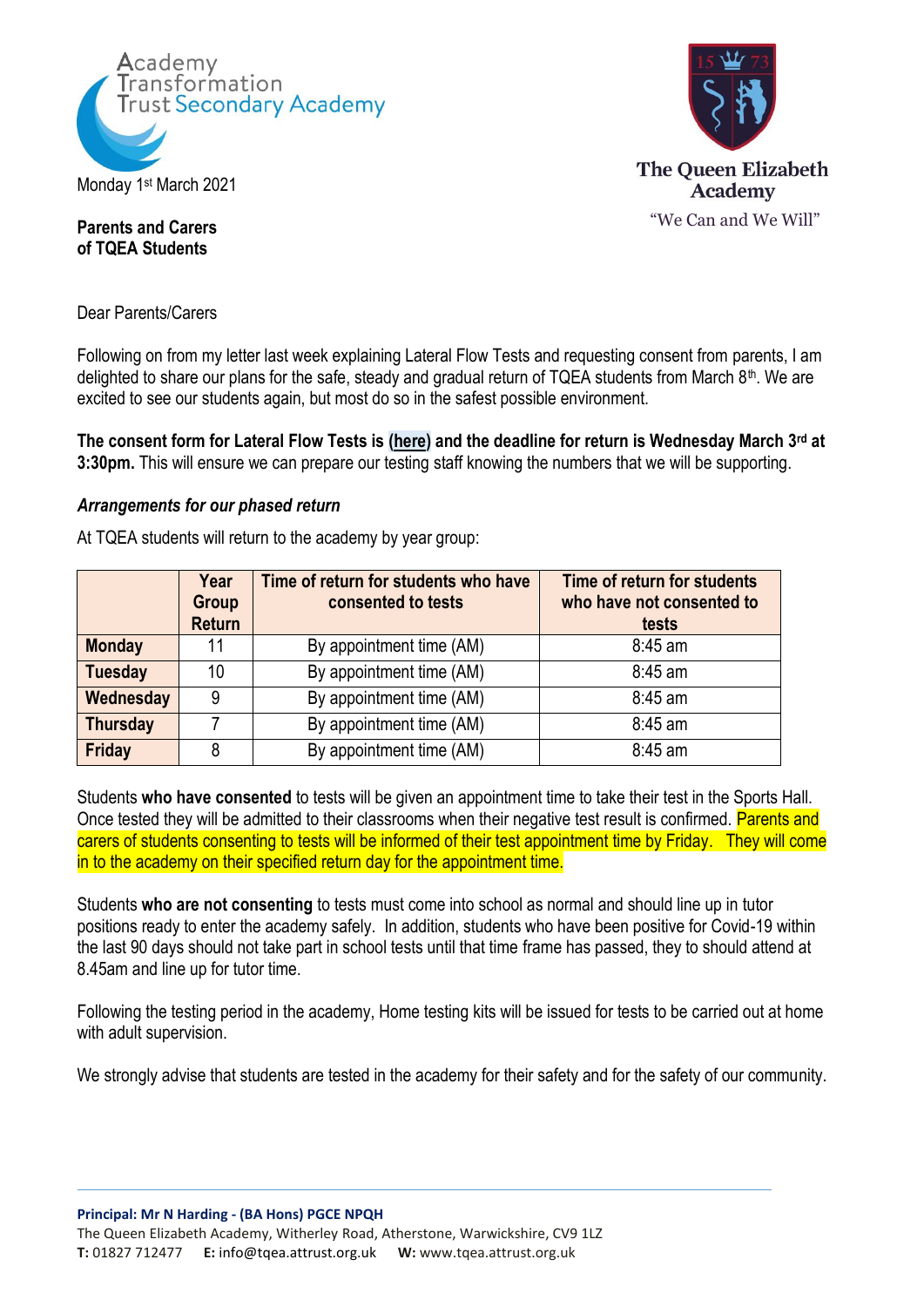#### *Arrangements for learning*

|                                                                         | Year 11                                                  | Year 10                                                             | Year <sub>9</sub>                                                   | Year <sub>8</sub>                                                          | Year <sub>7</sub>                                                          |
|-------------------------------------------------------------------------|----------------------------------------------------------|---------------------------------------------------------------------|---------------------------------------------------------------------|----------------------------------------------------------------------------|----------------------------------------------------------------------------|
| <b>Monday</b><br>March 8th<br><b>Key Worker</b><br>provision<br>open    | <b>Face to Face</b><br><b>Learning in</b><br>the academy | Remote<br>learning live<br>and/or set<br>lessons on<br><b>Teams</b> | Remote<br>learning live<br>and/or set<br>lessons on<br><b>Teams</b> | Remote<br>learning live<br>and/or set<br>lessons on<br><b>Teams</b>        | <b>Remote</b><br>learning live<br>and/or set<br>lessons on<br><b>Teams</b> |
| <b>Tuesday</b><br>March 9th<br><b>Key worker</b><br>provision<br>open   | <b>Face to Face</b><br><b>Learning in</b><br>the academy | <b>Face to Face</b><br><b>Learning in</b><br>the academy            | Remote<br>learning live<br>and/or set<br>lessons on<br><b>Teams</b> | <b>Remote</b><br>learning live<br>and/or set<br>lessons on<br><b>Teams</b> | <b>Remote</b><br>learning live<br>and/or set<br>lessons on<br><b>Teams</b> |
| Wednesday<br>March 10th<br><b>Key worker</b><br>provision<br>open       | <b>Face to Face</b><br><b>Learning in</b><br>the academy | <b>Face to Face</b><br><b>Learning in</b><br>the academy            | <b>Face to Face</b><br><b>Learning in</b><br>the academy            | <b>Remote</b><br>learning live<br>and/or set<br>lessons on<br><b>Teams</b> | <b>Remote</b><br>learning live<br>and/or set<br>lessons on<br><b>Teams</b> |
| <b>Thursday</b><br>March 11th<br><b>Key worker</b><br>provision<br>open | <b>Face to Face</b><br><b>Learning in</b><br>the academy | <b>Face to Face</b><br><b>Learning in</b><br>the academy            | <b>Face to Face</b><br><b>Learning in</b><br>the academy            | <b>Remote</b><br>learning live<br>and/or set<br>lessons on<br>Teams        | <b>Face to Face</b><br><b>Learning in</b><br>the academy                   |
| <b>Friday</b><br>March 12th                                             | <b>Face to Face</b><br><b>Learning in</b><br>the academy | <b>Face to Face</b><br><b>Learning in</b><br>the academy            | <b>Face to Face</b><br><b>Learning in</b><br>the academy            | <b>Face to Face</b><br><b>Learning in</b><br>the academy                   | <b>Face to Face</b><br><b>Learning in</b><br>the academy                   |

Students will return to face to face learning as denoted in the table above. Students not in the academy for face to face learning will either have a live lesson on Teams as they have done so during the lockdown period or will have work set in the Teams folder that they are expected to do. Teachers will indicate to their classes which of these scenarios applies. Registrations each morning will be face to face in the academy as per the return rota or will be live on Teams at 8:45 am for those students at home.

# *Key Worker Provision*

Key worker provision will remain at the academy during the week beginning March  $8<sup>th</sup>$  and, once their year group peers are in, students will re-join their year group bubble.

### *Expectations and safety on the return to the academy*

The DfE have stated clearly that school attendance is compulsory for all pupils from March  $8<sup>th</sup>$  including parents' legal duty to secure their child's attendance at school. Students who are clinically extremely vulnerable and have been asked to shield by a medical professional should continue do so. As before if students exhibit any Coronavirus symptoms they are expected to remain at home and request a test.

Please ensure your child returns in the full and correct TQEA academy uniform including the wearing of uniform policy shoes. Thank you to all parents and carers for supporting our high standards in the academy and